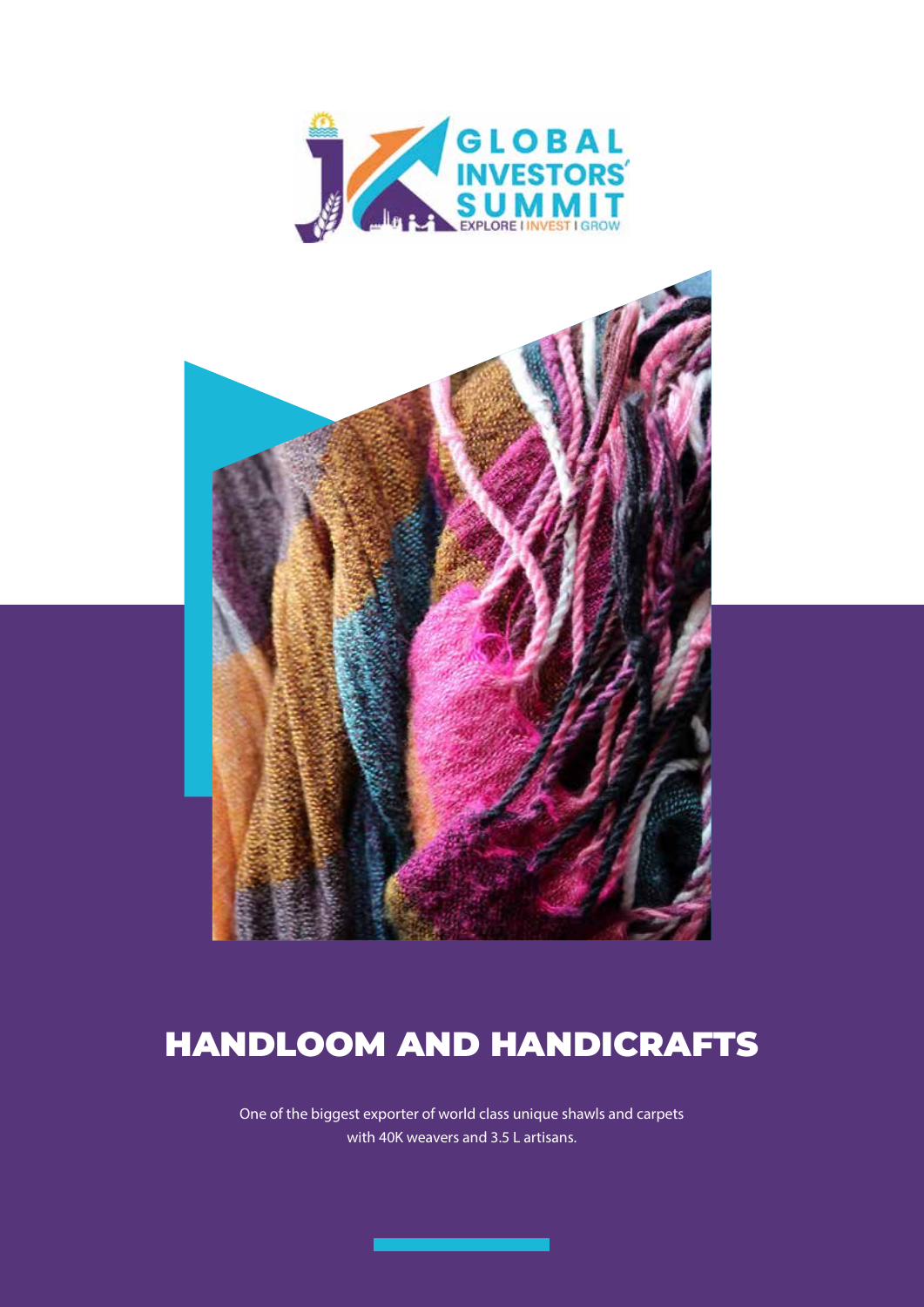

## J&K HANDLOOM SECTOR **OVERVIEW**

- J&K is famous for the weaving of specialized fabrics like Pashmina Shawls, Kani Shawls, Raffle Shawls, Blankets, Lois, Chashme, Bulbul blankets, cotton, Arabian Rumals, Mufflers, Tweed Fabrics and linen fabrics.
- Handloom sector has a unique place in the socio-economic structure of J&K since it generates immense employment opportunities, and thus is an integral part of the rural and semi-rural livelihood matrix.
- In Jammu & Kashmir, 40,000 weavers including allied workers earn their livelihood from the handloom sector.
- There are 571 weavers' cooperative societies with more than 15,000 members in J&K.
- Handlooms' is a non-farm labour intensive sector which contributes significantly towards UT's GSDP.
- The exports of Handloom products from Jammu and Kashmir over the past 5 years have crossed 1000 crore.

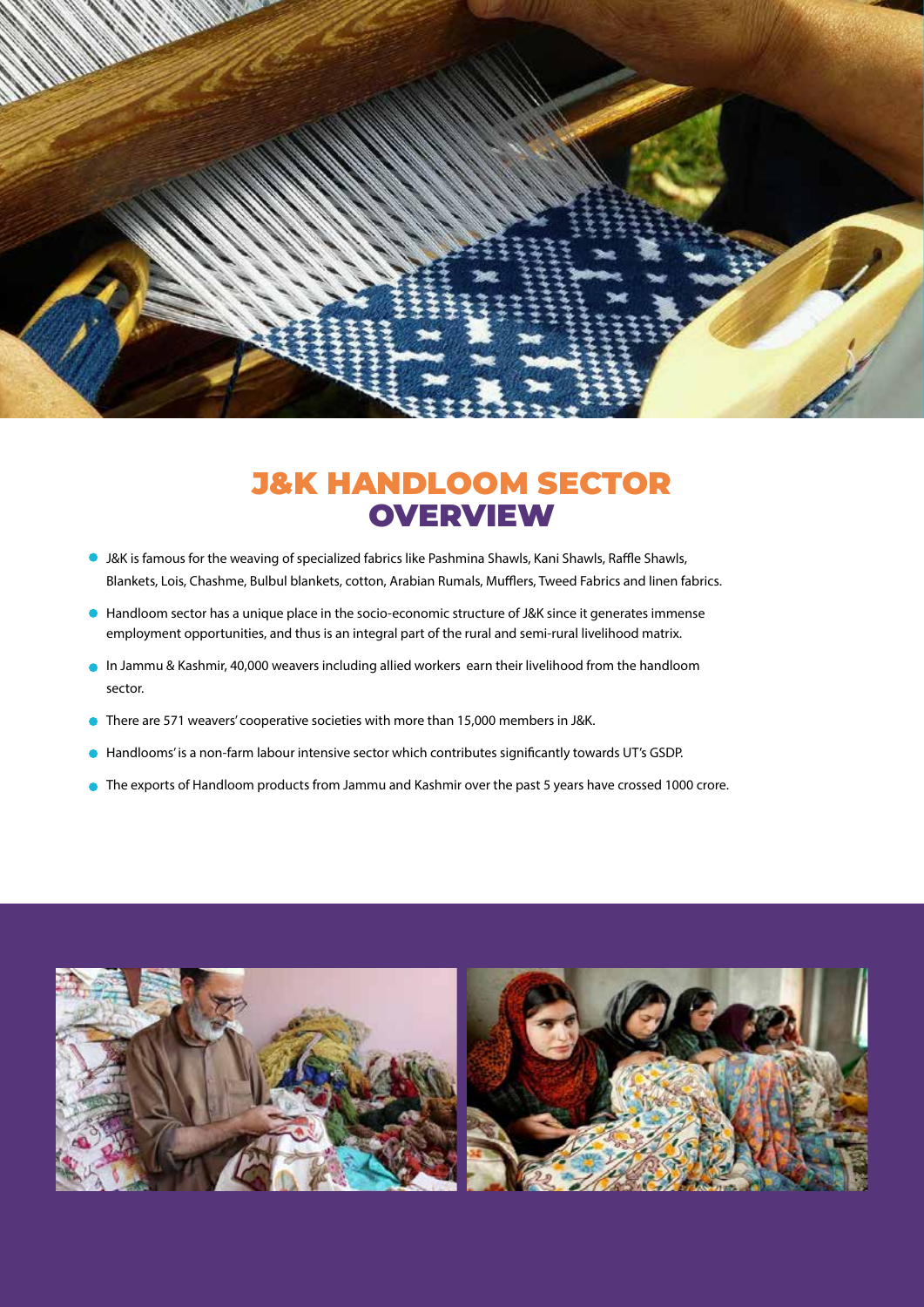

## J&K HANDLOOM SECTOR HANDLOOMS OF KASHMIR



**Kani Shawl**



**Pashmina Shawl**



**Tweed Fabric**



**Arabian Rumal**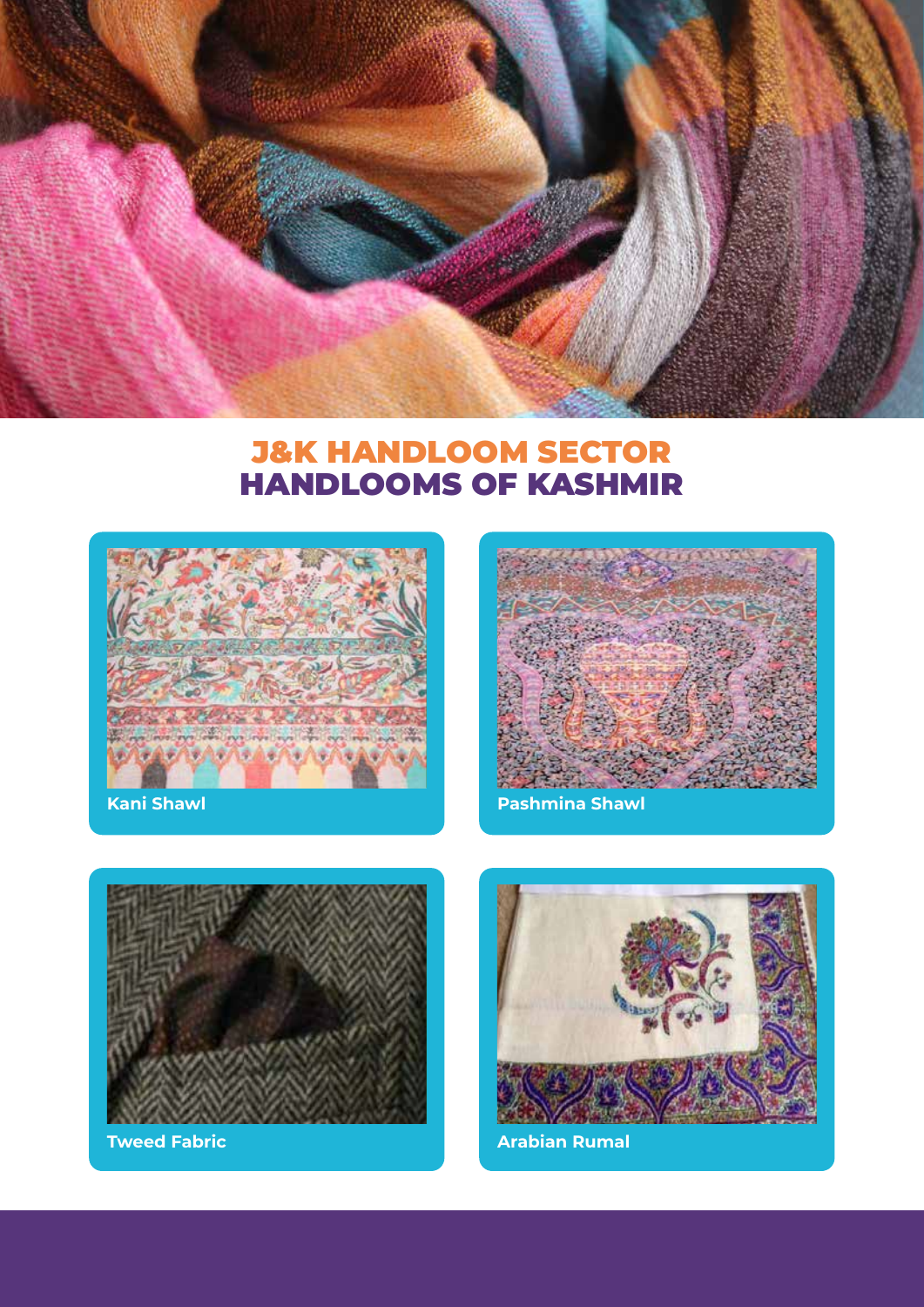

## J&K HANDICRAFT SECTOR **OVERVIEW**

- Jammu and Kashmir is known for its handicrafts such as embroidery, shawls, crewels, wood work, papier machie, carpets, chain stitch etc.
- Handicrafts is a non-farm labour intensive sector which contributes significantly towards J&K's GSDP with exports between Rs. 1,000 to 1,500 cr. on an annual basis in last 5 years.
- Around 3.5 lakhs artisans are directly and indirectly associated with handicrafts sector.



#### Production of handicraft goods.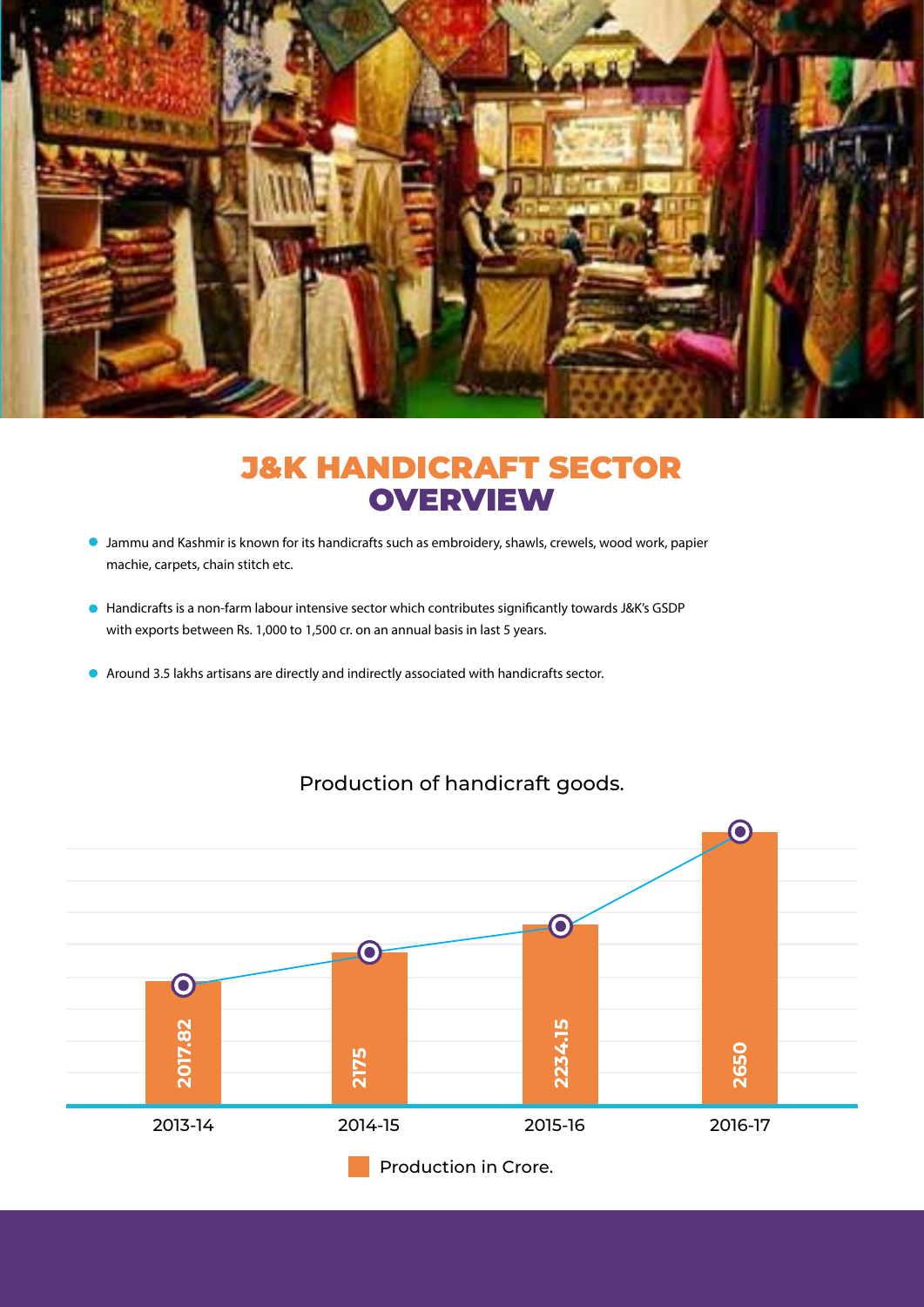

### J&K HANDICRAFT SECTOR HANDICRAFTS OF KASHMIR



**Woollen Shawl**



**Crewel Fabric**



**Wood Carvings**



**Carpet**



**Papier Machie**



**Chain Stitch**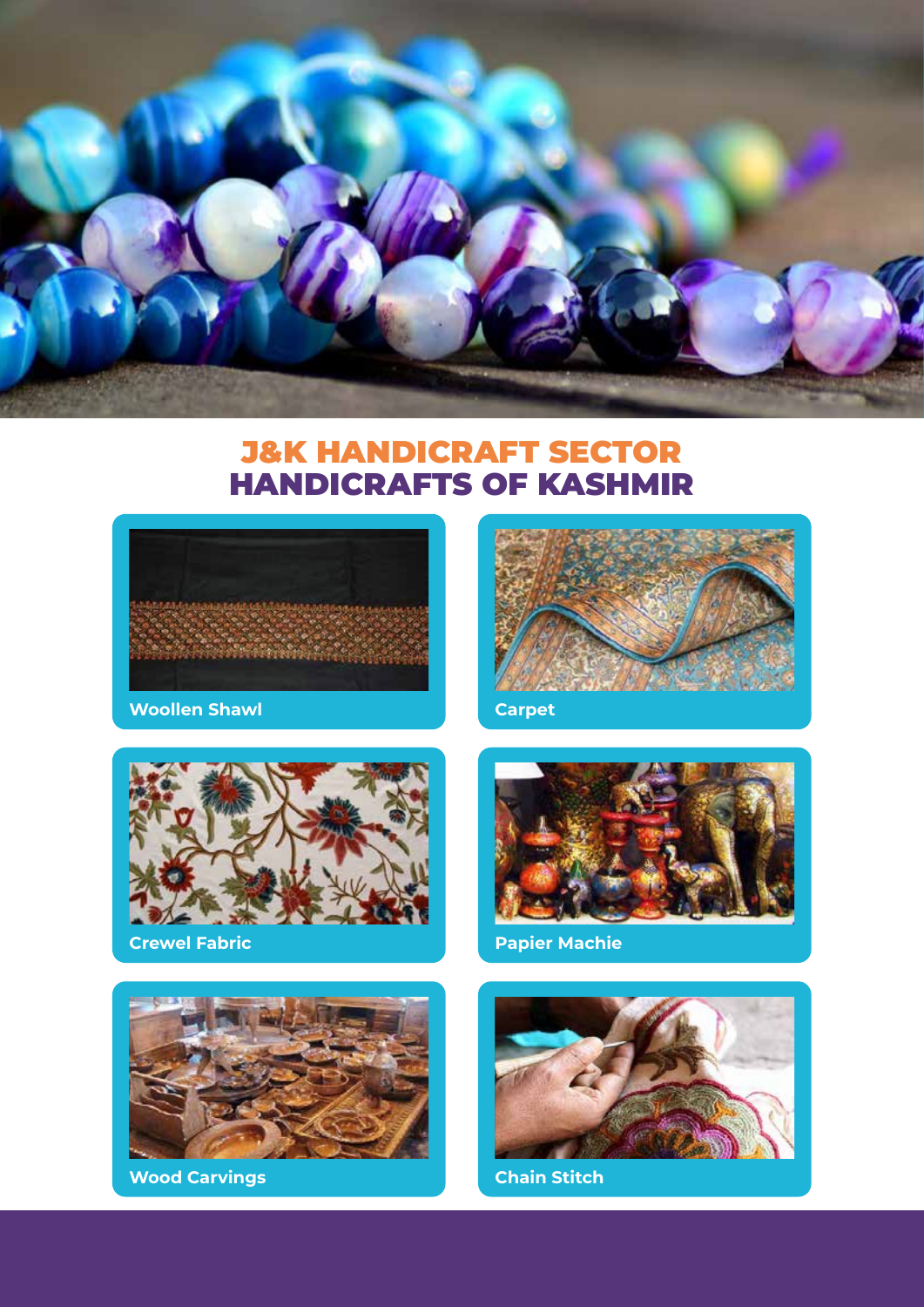

## J&K HANDICRAFT SECTOR EXPORT TREND

- Handicraft activities in Kashmir valley are famous throughout the world because of its finesse, quality, art and design.
- Handicraft industry holds a substantial share in the overall production and export of the UT.



Production and sale of handicrafts have increased significantly over the last 2 decades

Major share of foreign exchange earnings of the UT comes from Handicrafts sector.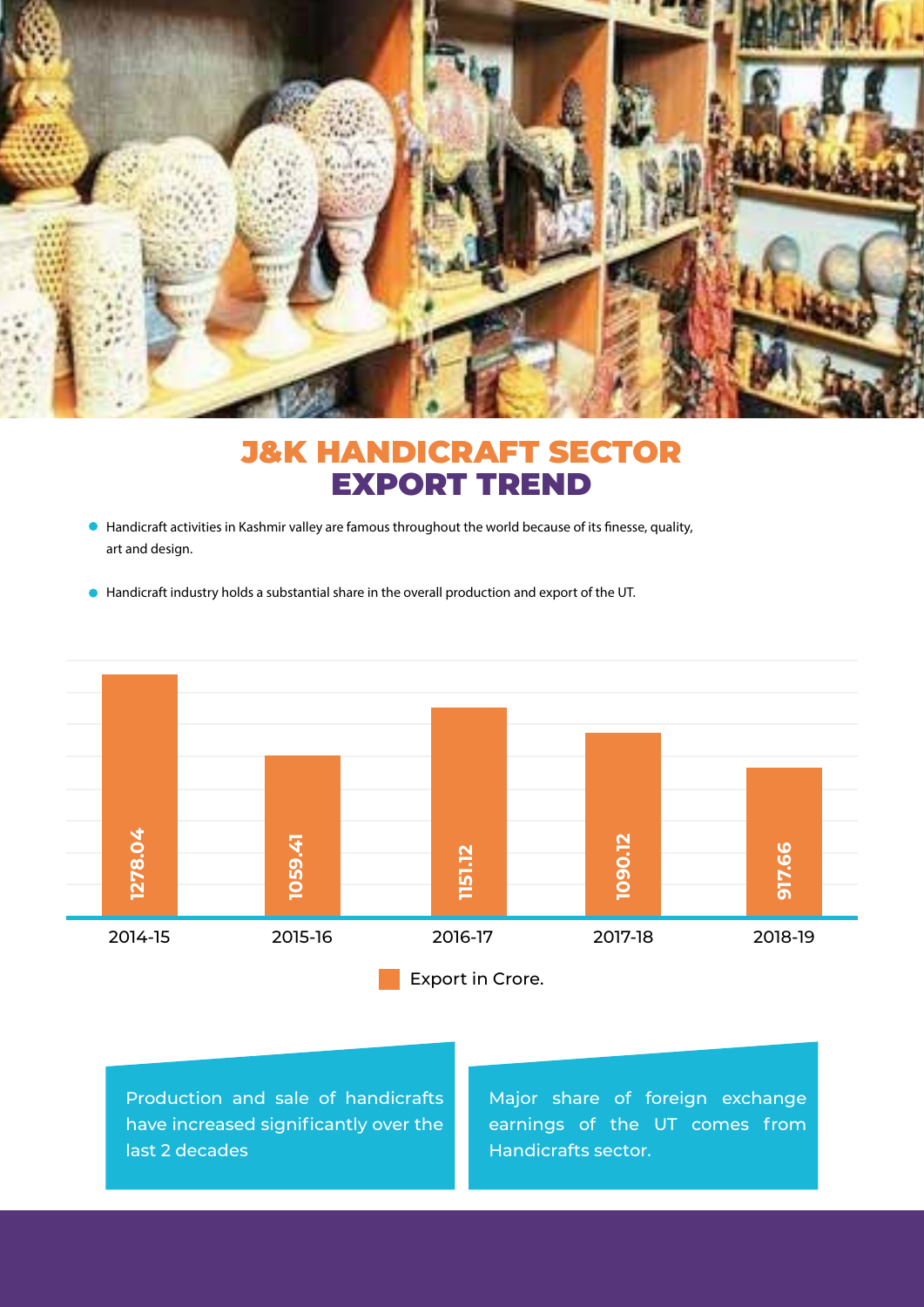

### J&K - HANDICRAFTS SECTOR Item wise exports of handicraft items from Jammu and Kashmir is shown below.



Details of handicraft exports in `cr.

# **POLICY** HIGHLIGHTS

- Setting up of Craft parks
- Craft cities under PPP mode
- **O** Support for G.I. registration and e-commerce activities
- **MSME** status
- Substantial expansion of existing schemes
- **Promotion of one District one Product (oDoP)**